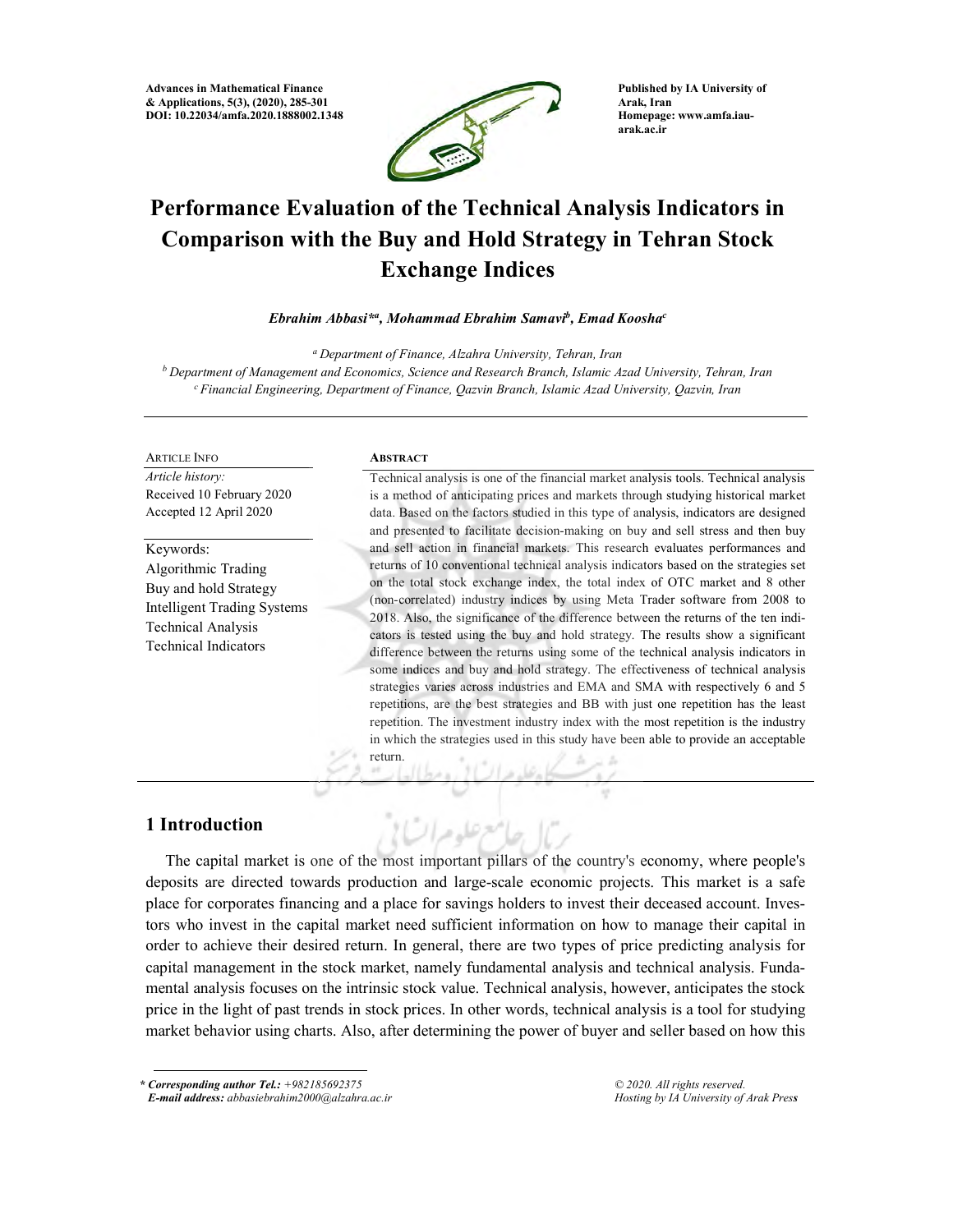power shows itself in the price, the trade volume and time can determine the price target of the charts as well as the target time for the charts. Technical analysis tools can help traders in different time periods (long term, medium term and short term) [15]. Traders who trade on the basis of fundamental analysis, however, traded mainly on a long-term asset. The effectiveness and efficiency of using technical analysis tools to maximize returns as well as minimize the risk of trade is a challenge for researchers to deal with. Sometimes, the results of using different indices in the technical analysis of a price chart are different, in these circumstances, the analyst is in doubt and they confused the predicted results of which indicator of technical analysis to rely on. Therefore, the analyst should not only focus on the outcome of one index and they must consider several different indicators together. This complicates the task of a technical analyst. In addition, some technical analysis tools may have their own performance in each industry.

In the first step, investors also need to identify the direction of the respective industry trends in order to choose their share. In this regard they can use technical analysis tools. It is necessary to help investors make the right choice on their favorable industry for trading. Therefore, this research is on the analysis of securities and decision-making on buying and selling, which is a subdivision of portfolio formation and investment portfolio revision [2]. The necessity of developing a proper trading system led us to choose a trading system based on technical analysis. To address the complexity of selecting the appropriate technical analysis tools, the mentioned tools are tested for the first time in this paper for each industry's uncorrelated indices separately as well as for total index. The innovation of the present paper is to evaluate the performances of 10 conventional industry indicators separately. Therefore, the importance of this research is to accurately predict stock prices by considering both technical analysis tools and their performances in the stock of the concerned industry.

In summary, this study seeks to test the difference between the returns of the use of technical analysis tools (indicators) and the buy and hold strategy [23]. Innovation refers to the return of buy and hold strategy as the returns from purchasing at the beginning of the test period and maintaining it until the end of the test period without any action. Also, by the return on technical analysis tools we mean the return on the use of indicators and oscillators related to this type of analysis to enter the transaction (buying in the Iran's stock market) and then exit. In fact, entry and exit of a transaction is determined by the technical analysis tools. As a result, the difference between the returns from the technical analysis tools and the returns related to the buy and hold strategy is statistically tested.

# 2 Theoretical Literatures and Background

## 2.1 Technical Analysis Literature

Forecasting financial market indices have become a necessary operation for investors' decisions to maximize the return of their investments [9]. Technical analysis is a technique or a method that enables investors, or in other words traders in financial markets, to determine the appropriate time and price to buy or sell stocks and other tradable assets [3]. Technical analysis represents a challenge to the efficient market hypothesis (EMH), especially in its weak form [24]. In fact, this type of analysis tries to estimate the power of buyers and sellers in the financial markets by analyzing the three dimensions of price, trading volume and time [9]. In general, technical analysis is based on the following three approaches and principles [14]: 1) Everything is included in the prices, 2) Prices move based on trends and 3) History repeats in markets. It is based on these principles that if the market is at a strong performance level [8] and the random walk theory is hold, the performance of this type of analysis is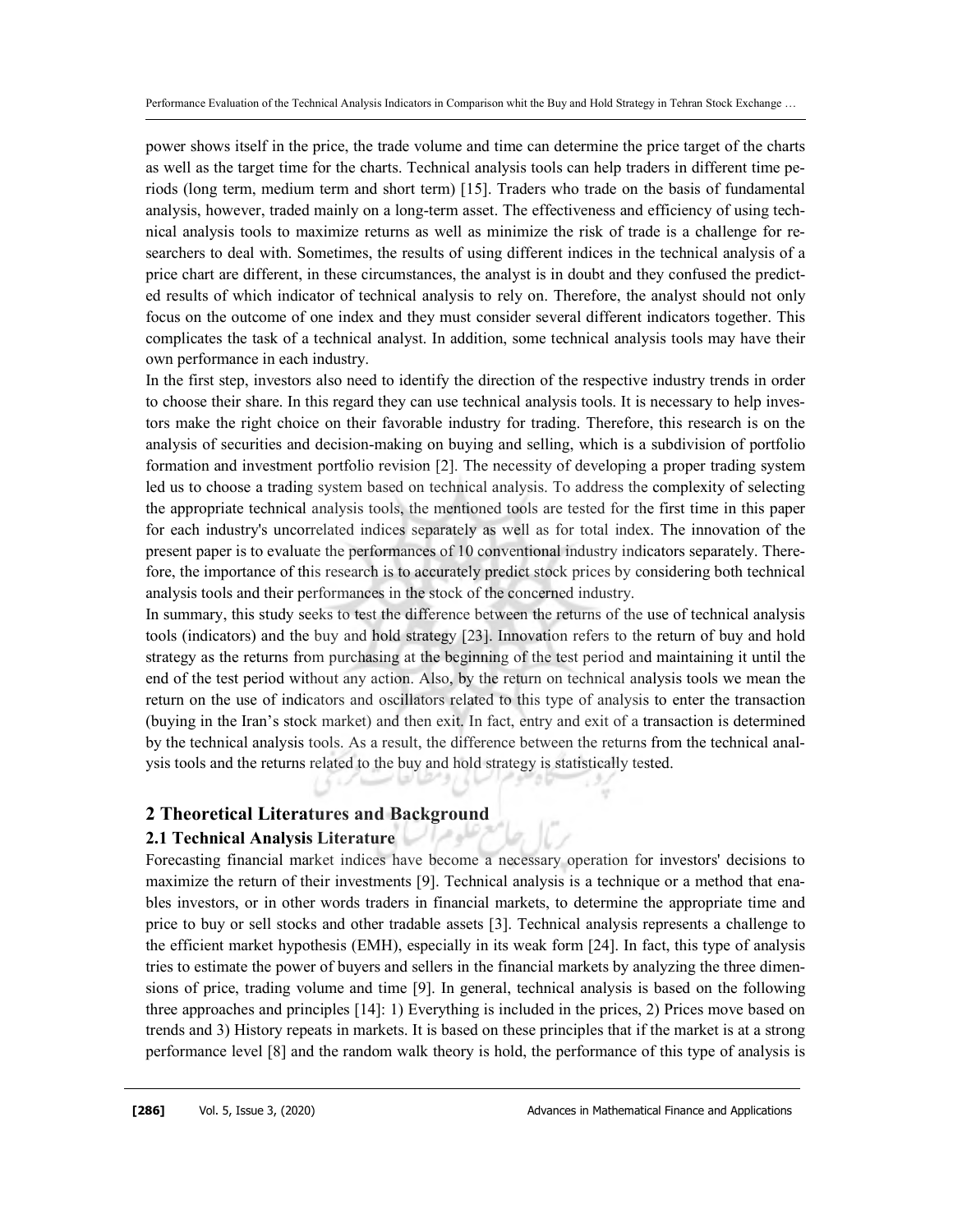weakened [16]. According to the principles of technical analysis and the theory of performance of different financial markets at different time intervals, the strength of this analysis tool is changing [3]. Technical analysis is divided into two parts: patterns and indicators [27,28,29]. Patterns are usually presented on the basis of the form of prices, while indicators and oscillators are calculated based on price-based calculations and historical volumes of the asset in question [26].

The various schools of technical analysis include Elliot Wave School, Harmonic Pattern School, Indicators School, W. D. Gann School and Astronomy Techniques in Analysis, the Dow School, the Point and Figure Chart School, and the Eastern Techniques School [18]. This study evaluates technical analysis from the point of view of indicators school. Indicators and oscillators were formulated based on three factors of price, trading volume and time, to integrate the three dimensions based on statistics and mathematics and to facilitate decision making for active traders to enter and exit the market [5]. One disadvantage of using indicators, however, is that depending on the nature of the indicator and how it is used in different market conditions (trend market, neutral market, etc.) their performance and return will be different [24]. In other words, based on the nature and shape of the market, some indicators perform better than others. However, in other circumstances, their performance changes. Therefore, it is advisable to use indicators as a warning system or as a confirmation of trading strategy [15]. A huge part of the concept of technical analysis has been dedicated to examination of the Asia financial markets, especially the Asia-Oceania region. A study by Bessembinder and Chan [6] is among the first studies on this region markets that show the technical analysis is able to predict better Asia and Oceania markets [13,14, 20, 31, 32 and 33]. According to the literature review technical analysis and indicators are so useful instrument to forecast financial assets and indices. In this paper for the first time designed algorithmic system based on 10 indicators to predict the several indices of Tehran stock exhange and compared them with buy and hold strategy.

#### 2.2 Research Background

Shin-Yun Wang et al., [30] studied the application of Marco's moving average model to the stock market from theory to empirical evidence and predicted the returns of 13 companies by the Dow Jones Index. The basis of this method is derived from the exponential moving average and the findings show the positive results of this method in the use of analysis. Kuan-Cheng et al., [17] stated, on the value of investing in technical analysis by professional investors and the buy and holdmethod on the Taiwan stock exchange, that the use of technical analysis method is more appropriate than that of the buy and holdmethod. Chan [8] pointing out that Hui's research in collaboration, showed that the strategies related to their research have a better performance than the buy and hold strategy in the indicators relevant to the East Asia region, compared in this paper, the benefits of the two presented strategies with the benefits of the buy and hold strategy. These strategies have been tested on 14 stock indices and for each share separately, from 1995 to 2013. The results show that strategies have a better effectiveness on the index and that the strategy anyway has a better performance than the buy and hold strategy. Nti et al., [24] compared the performances of the three oscillators of stochastic, stochastic relative strength index (RSI) and commodity channel index (CCI) on the Japan stock market index. The result of this study showed that the commodity channel index oscillator performed better than the other two oscillators. Nakano et al., [21] compared the returns of a synthetic neural network-based technical analysis transaction tools and Bitcoin buy and hold strategy. The results of this study showed a significant positive difference in the rate of return based on the meta-heuristic method of this research and the buy and hold strategy. Bader et al., [3] evaluated the difference of the returns of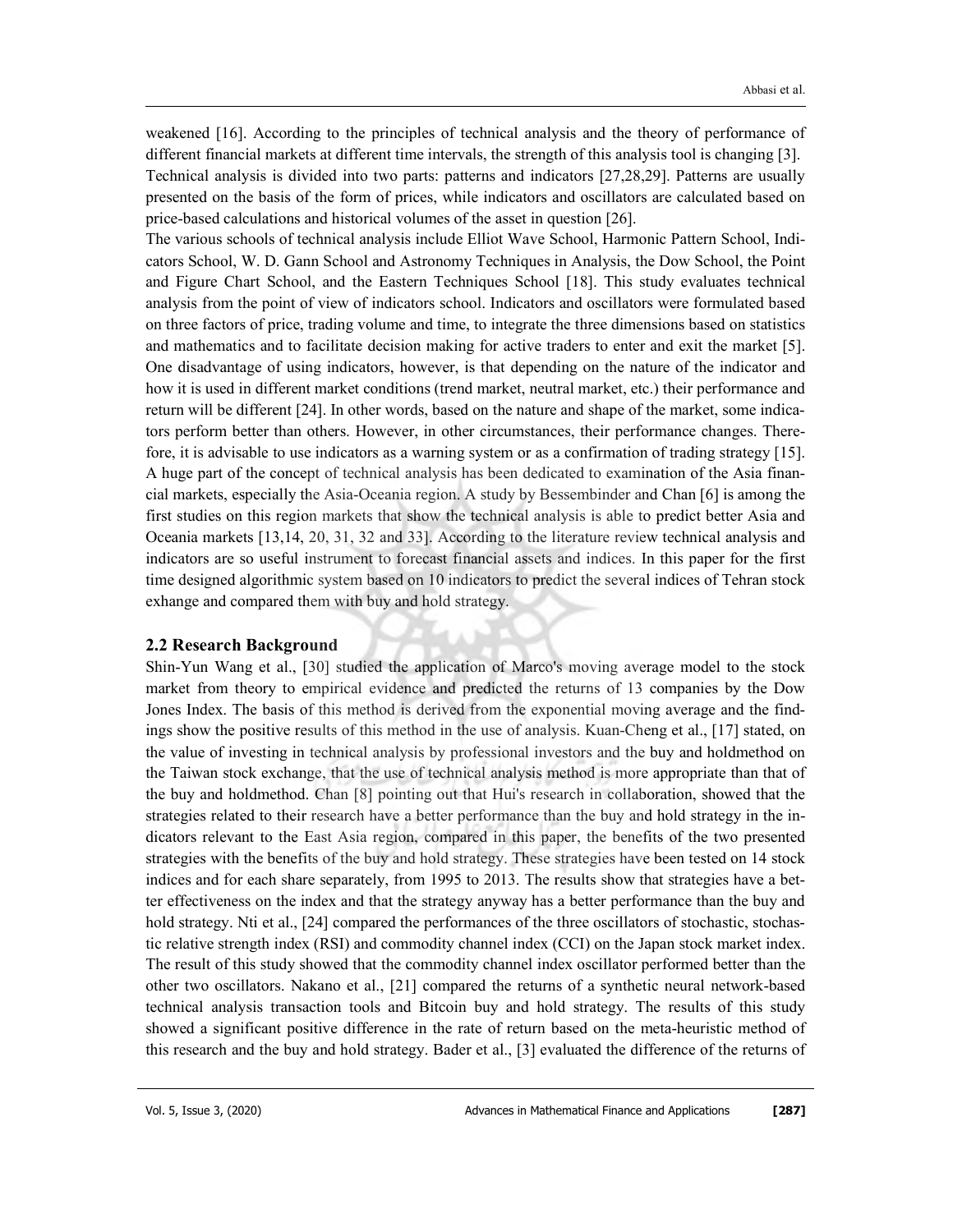22 technical analysis-based strategies for the China, Hong Kong, Indonesia, Japan, Malaysia, Philippines, Singapore, Taiwan and Thailand stock exchange indices with the return of buy and hold strategy, in the time interval of 1995-2015. The result shows a significant and increased return on technical analysis compared to the buy and hold strategy in the financial markets of countries with poor performance. In this study, correlation of return on stock market indices of the mentioned country is also considered. Markets of low correlation are used to deliver results. The strengths of this study include the use of 22 indicators as representatives of technical analysis tools in addition to the temporal and spatial domain. Emami et al., [10] among national researchers, studied the profitability of technical analysis laws including short-term and long-range moving averages, oscillators, and the resistance and support limits. Results showed that, among the observed indices, the moving averages performed better because they are the follower indices and have a proper efficiency in the long-term. Long-term moving averages are less profitable in comparison to oscillators and short-term moving averages, although they are more profitable in comparison to buy and hold strategy. The results also showed that the Tehran stock market has the potential to apply technical indices. Barzideh and Allah Gholi [4], compared the return of the Bollinger band composite indicator and the relative strength index to the return of the buy and hold strategy. The result of this study showed that the buy and sell strategy based on Bollinger band and the relative strength index could not yield more returns than that of the buy and hold strategy. Heibati and Rahnamay Roodposhti [12] studied the relationship between the two stock pricing approaches (technical analysis and fundamental analysis) in Tehran Stock Exchange. The results of the hypothesis test over a 5year period (2004-2008) show that there is a positive and significant relationship between the calculated returns (using 5 technical indices) and the actual market returns as well as the returns obtained from the asset pricing model with the actual market returns.

The other results of the test show that there is a positive and significant relationship between expected returns of dual moving average indices, relative strength index, money flow index and return on asset pricing model, but there is no significant relationship between exponential moving average return, convergent/divergent average moving index and return on asset pricing model. Abbasi et al., [1] optimized the indicators using multi-objective particle group method and neural fuzzy adaptive inference system. The results showed that the optimized indicators have a better performance than that of the conventional ones as well as the buy and hold strategy method. Raei and Hosseini [25] evaluated the fuzzy decision-making approach and optimizing and decision-making of the fuzzy genetic hybrid method of buying and selling in the Iran stock market using technical analysis indicators. The results of this study showed that the fuzzy and fuzzy genetic methods have more significant and increased returns than the buy and holdmethod. Fathi and Parvizi [11] studied the profitability using technical analysis by combining oscillators and moving averages in the form of 6 analytical strategies. The results of this study show higher returns than risk-free returns when using the mentioned tools. Pourzamani and Rezvani Aghdam [25] compared the technical strategies of the strength index of moving size and the exponential moving average in the upward and downward markets with the buy and hold strategy. The result of this study shows that when the market is upward, the buy and hold strategy has higher return and when the market is downward, the strategy based on the two mentioned tools has a better return. This study used only two indicators to decide on the efficiency of technical analysis. It also provides more returns for this strategy if we calculate the return based on the difference in price at the beginning and the end of the period.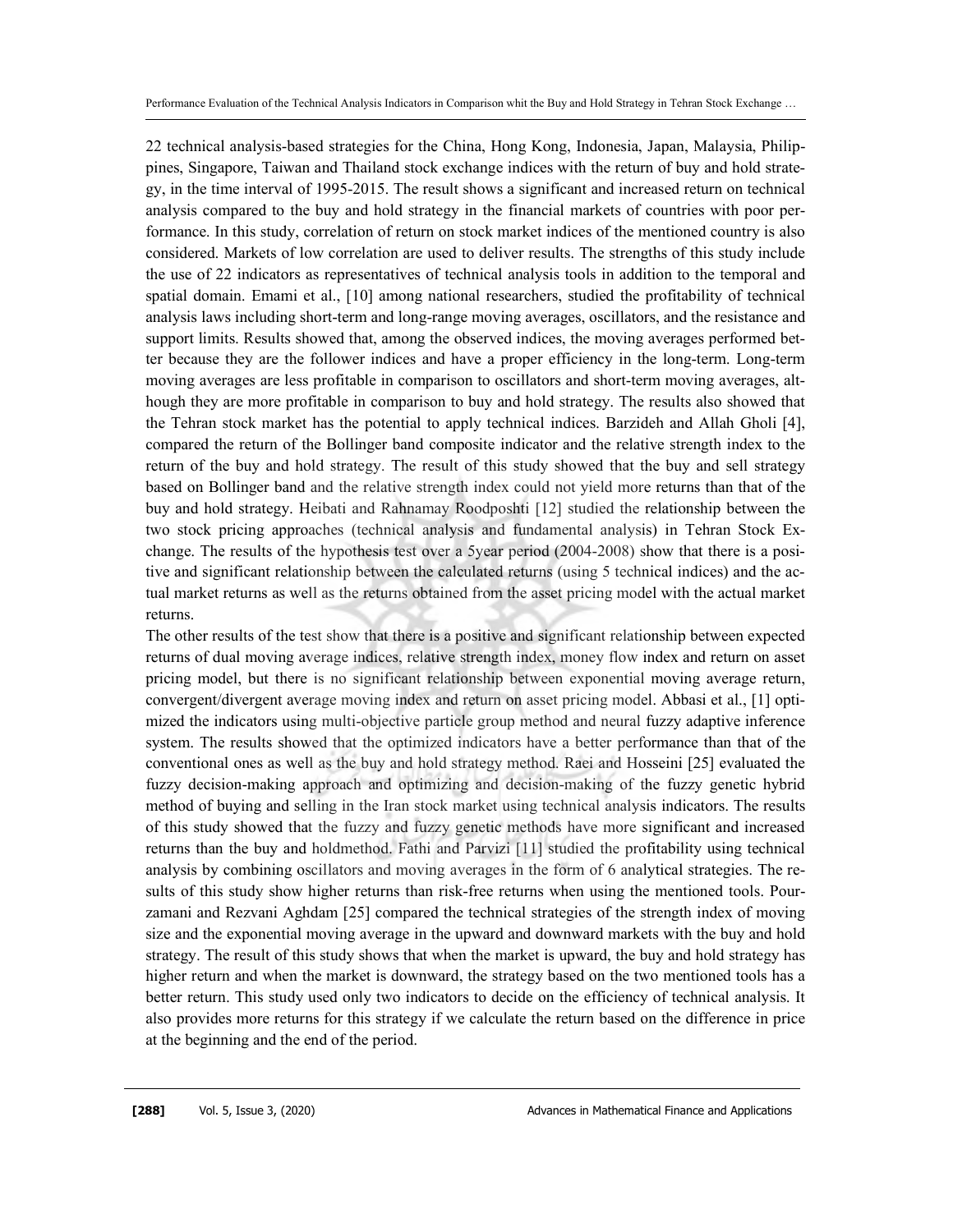# 3 Research Methodology

Considering theoretical foundations and the history of literature, the present paper hypotheses are as follows:

Hypothesis 1: There is no significant difference between the return of the use of strategies based on technical analysis indicators and the return of buy and hold strategy on the total stock index. Hypothesis 2: There is no significant difference between the return of the use of strategies based on technical analysis indicators and the return of buy and hold strategy on the total OTC index. Hypothesis 3: There is no significant difference between the return of the use of strategies based on technical analysis indicators and the return of buy and hold strategy on the bank industry index. Hypothesis 4: There is no significant difference between the return of the use of strategies based on technical analysis indicators and the return of buy and hold strategy on the Computer products index. Hypothesis 5: There is no significant difference between the return of the use of strategies based on technical analysis indicators and the return of buy and hold strategy on the sugar index. Hypothesis 6: There is no significant difference between the return of the use of strategies based on technical analysis indicators and the return of buy and hold strategy on the insurance retirement index. Hypothesis 7: There is no significant difference between the return of the use of strategies based on technical analysis indicators and the return of buy and hold strategy on the and investment index. Hypothesis 8: There is no significant difference between the return of the use of strategies based on technical analysis indicators and the return of buy and hold strategy on the car industry index. Hypothesis 9: There is no significant difference between the return of the use of strategies based on technical analysis indicators and the return of buy and hold strategy on the petroleum index. Hypothesis 10: There is no significant difference between the return of the use of strategies based on technical analysis indicators and the return of buy and hold strategy on the cement index.

This research is a descriptive-correlational one and it is applied in terms of purpose, because it aims to apply the results in the capital market. The method used for data collection is a documentary research method. Considering the purpose of the research, which is to test the significance of difference between the strategies related to the technical analysis tools and the return on the buy and hold strategy in the Iran's capital market, information was collected on the total stock index, the total OTC index, and the 8 industry indices.

| <b>Row</b>     | NO.  | <b>Time Period</b>                     | <b>Variable Name</b> | <b>Index Name</b>              |
|----------------|------|----------------------------------------|----------------------|--------------------------------|
|                | 2462 | November 26, 2008 to February 27, 2019 | <b>TEPIX</b>         | <b>Total Stock Index</b>       |
| $\mathcal{L}$  | 2462 | July 6, 2013 to February 27, 2019      | OTC index            | Total OTC Index                |
| 3              | 2462 | October 10, 2009 to February 27, 2019  | Insurance            | Insurance and Retirement Index |
| $\overline{4}$ | 2462 | November 26, 2008 to February 27, 2019 | Computer             | Computer Index                 |
| 5              | 2462 | November 26, 2008 to February 27, 2019 | Bank                 | Bank Index                     |
| -6             | 2462 | November 26, 2008 to February 27, 2019 | Invest               | Investment Index               |
| 7              | 2462 | November 26, 2008 to February 27, 2019 | Cement               | Cement Industry Index          |
| 8              | 2462 | November 26, 2008 to February 27, 2019 | Sugar                | Sugar Industry                 |
| 9              | 2462 | November 26, 2008 to February 27, 2019 | Car                  | Car Index                      |
| 10             | 2462 | November 26, 2008 to February 27, 2019 | Petroleum            | Petroleum products Index       |

Table 1: Time Domain and Indicators Used in the Research

Table 1 provides information on the market indices studied in this research, the time interval and the number of corresponding data. Daily final price is given in each time interval. The final prices for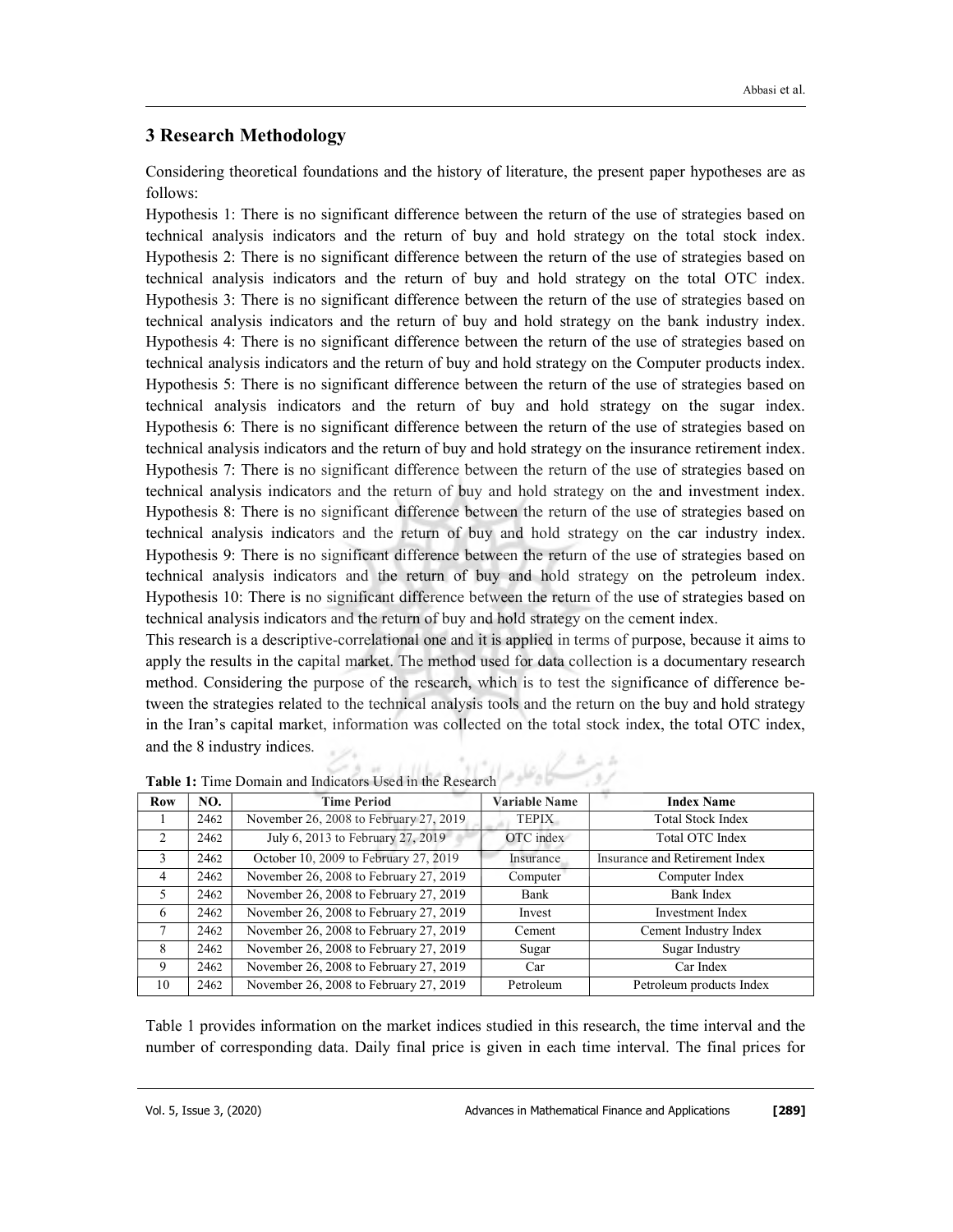each of the above indices were collected and integrated using TseClient software. The daily final price of each index was used according to formula (1) to calculate the return of buy and hold strategy.

$$
R_t = \frac{P_t - P_{t-1}}{P_{t-1}}
$$
 (1)

Also, the arithmetic mean of the daily return was used to apply the average return on this strategy (buy and hold strategy) [3]. The indicators specified in Table 2 were used to evaluate the performance of the technical analysis tools based on the strategy presented.

Indicator/ Oscillator Name Row Transaction Strategy If the lowest price drops below the lower band, the position of purchase and price Bollinger Bands target of the position will be to reach the 20-day average line. 1 Commodity Channel Index (CCI) If the CCI value was observed to be below -100, the position of purchase will be taken for that asset. This position has no profit and loss limits and the above position will be closed if the CCI observes the number +100. 2 Simple Moving Average (SMA) When the intersection of the two simple moving averages 12 and 26 is upward, it is considered as the purchase position. This position has no profit and loss limit and if the intersection of weight moving averages 12 and 26 is downward, the purchase position will be closed. 3 Weighted Moving Average (WMA) When the intersection of the two weight moving averages 12 and 26 is upward, it is considered as the purchase position. This position has no profit and loss limit and if the intersection of weight moving averages 12 and 26 is downward, the purchase position will be closed. 4 Exponential Moving Average (EMA) The intersection of the two exponential moving averages 12 and 26 upwards is considered as a purchase position. This position has no profit and loss limit and if the intersection of exponential moving averages 12 and 26 is downward, the purchase position will be closed. 5 When the intersection of the two Tenkan Sen and Kijun Sen lines is upward, it is considered as the purchase position. This position has no profit and loss limit and if the intersection of Tenkan Sen and Kijun Sen is downward, the purchase position will be closed. 6 Moving Average Convergence Divergence (MACD) Upon intersection of MACD and signal lines upward, the purchase position on the target asset opens. This position has no profit and loss limit and will be closed at the opposite point (downward intersection of MACD and signal lines). 7 relative strength index (RSI) If the RSI value is below 30 and then you see the value of 30, the purchase position opens. This position has no profit and loss limit and if you see the RSI value of 70, the above position will be closed. 8 Upon intersection of  $k\%$  and  $D\%$  lines upward, the purchase position opens. This Stochastic position has no profit and loss limit and the taken purchase position will be closed if the intersection of k% and D% lines is downward. 9 If the R% line is below -80% and then you see this value, the purchase position opens. Williams R% This position has no profit and loss limit and the above position will be closed if R% sees the value as -20%. 10

Table 2: Table of Indicators and Buy and Sell Strategies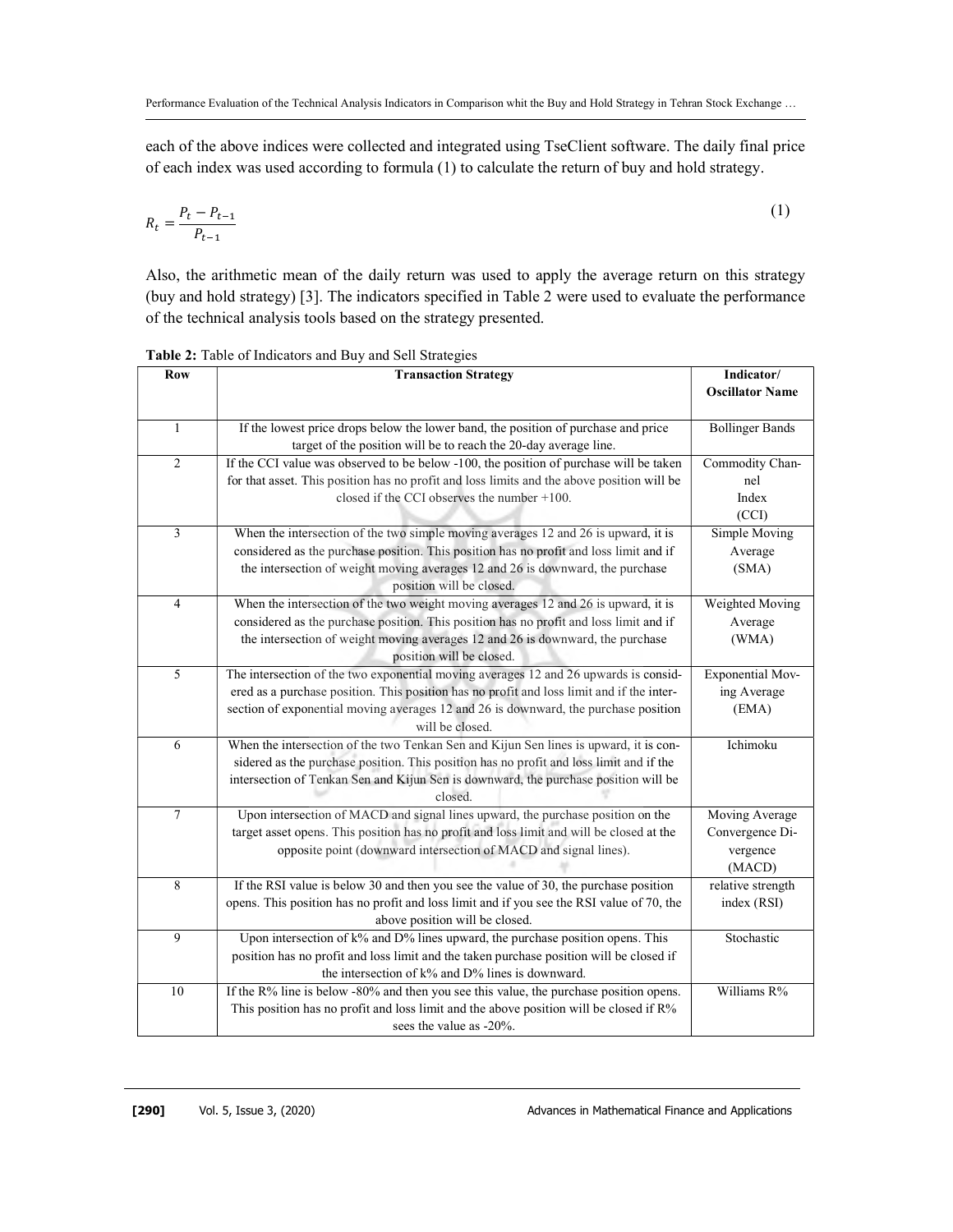Each of the strategies outlined in Table 2 of buy and sell operations (entry and exit) will get returns on the indicators specified in Table 1. By return, we mean the amount of profit that is allocated to the primary source for buying and selling, using these strategies. Depending on the number of days passed from the transaction, the average daily return from each of the above strategies can be calculated.

The average return of each strategy= Average return of the strategy/ number of days (2)

After the above calculations, it is time to perform t-student statistical test to test the significance of the difference between the return of each strategy and the return of buy and hold strategy. The null hypothesis of this test is that there is no significant difference between the return of the use of strategies based on technical analysis indicators and the return of buy and hold strategy. we suppose an opposite state.

 $H_0: R_{Str i} - R_{R8H} = 0$  $H_1: R_{Str\, i} - R_{B\&H} \neq 0$ 

By  $R_{Stri}$ , we mean the average of daily return on the i'th strategy. It is worth mentioning that 13 strategies are introduced in this study. Also, by  $R_{B\&H}$  we mean the average daily return obtained from buy and hold of each index, separately. The t-test statistic value is obtained according to formula (3) as follows:

$$
t = \frac{R_{Stri} - R_{B\&H}}{\sqrt{\frac{\sigma_{R_{Stri}}^2}{N_{R_{Stri}}} + \frac{\sigma_{R_{B\&H}}^2}{N_{R_{B\&H}}}}}
$$
(3)

In the above statistic, N is the number of data and  $\sigma_{R_{Str}}^2$  and  $\sigma_{R_{B\&H}}^2$  are the variances of the daily return data of each of the strategies and the buy and hold strategy, respectively. Regarding the statistic value, if its positive numerical value (its absolute value) is greater than 2, the null hypothesis of the test of no difference between the return of the two approaches is rejected with a confidence level of 95%, which indicates that they have a significant difference. The hypothesis of this study is that there is no significant difference between the return of the use of strategies based on technical analysis indicators and the return of buy and hold strategy. This hypothesis is tested using t-test.

# 4 Research Finding

Based on the steps and method of research described in the previous section, this section tests the findings of the technical analysis strategies and the buy and hold strategy using the t-test. Given that in order to get a result on the effectiveness of the return of technical analysis tools it is necessary to test non-correlated assets, the correlation matrix along with the P-Value of returns of the selected indices in the Iran capital market are shown in Table 3.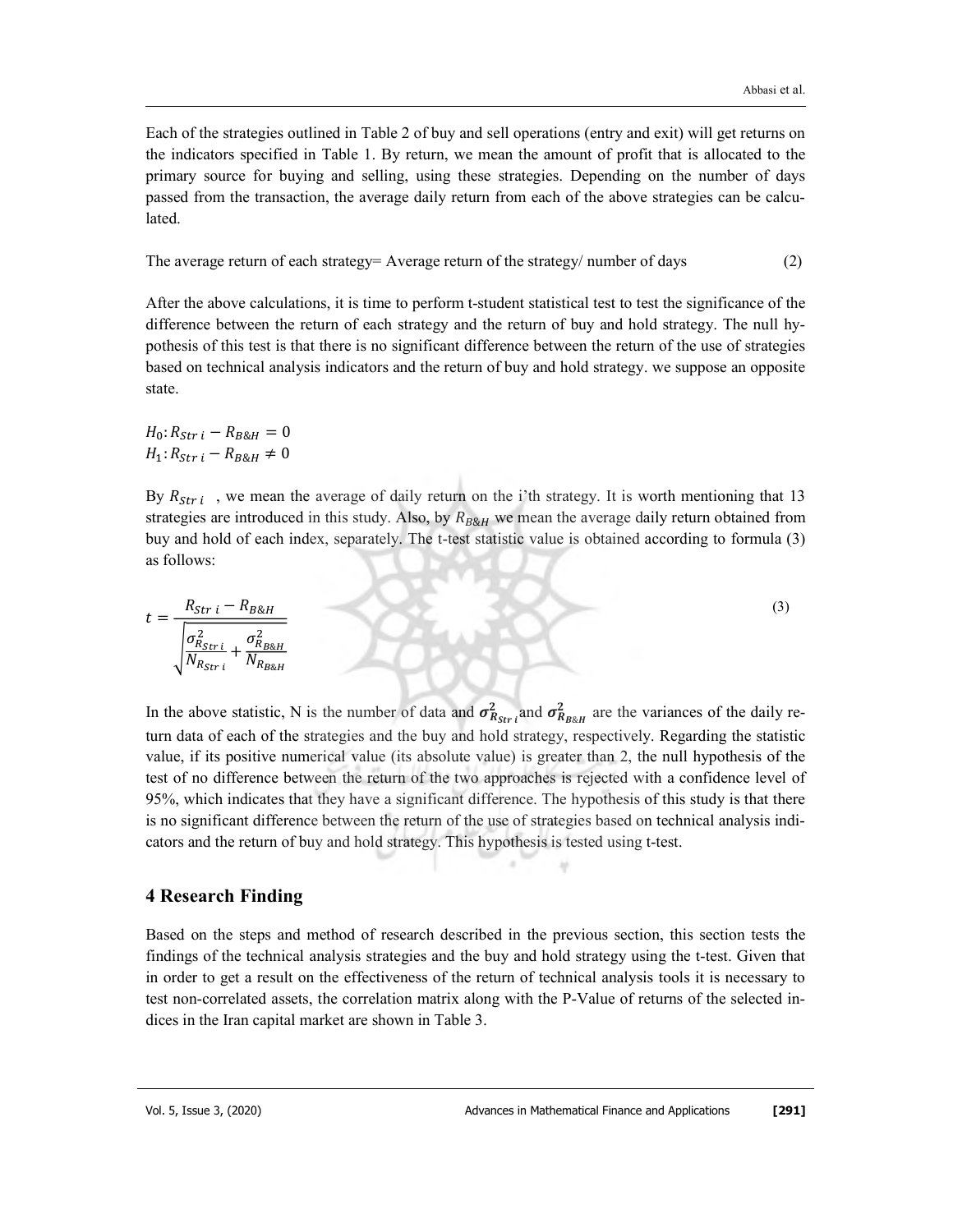|                                         |                |                   |                |                                         | $\alpha$ correlation Between the rectains of the senected male $\epsilon$ , while the $\alpha$ range and $\alpha$ |                |                                |                              |                             |                         |
|-----------------------------------------|----------------|-------------------|----------------|-----------------------------------------|-------------------------------------------------------------------------------------------------------------------|----------------|--------------------------------|------------------------------|-----------------------------|-------------------------|
| Correlation<br>value                    | Bank<br>Index  | Computer<br>Index | Sugar<br>Index | Insurance<br>and<br>Retirement<br>Index | Investment<br>Industry<br>Index                                                                                   | Car<br>Index   | Petroleum<br>Products<br>Index | Total<br><b>OTC</b><br>Index | Cement<br>Industry<br>Index | Total<br>Stock<br>Index |
| Bank index                              | $\mathbf{1}$   |                   |                |                                         |                                                                                                                   |                |                                |                              |                             |                         |
| Computer<br>index                       | 0.22<br>(0.00) | $\mathbf{1}$      |                |                                         |                                                                                                                   |                |                                |                              |                             |                         |
| Sugar<br>index                          | 0.13<br>(0,00) | 0.15<br>(0,00)    | 1              |                                         |                                                                                                                   |                |                                |                              |                             |                         |
| Insurance<br>and<br>retirement<br>index | 0.32<br>(0,00) | 0.18<br>(0,00)    | 0.13<br>(0,00) | 1                                       |                                                                                                                   |                |                                |                              |                             |                         |
| Investment<br>Index                     | 0.05<br>(0,00) | 0.32<br>(0,00)    | 0.19<br>(0,00) | 0.40<br>(0,00)                          | $\mathbf{1}$                                                                                                      |                |                                |                              |                             |                         |
| Car<br>Index                            | 0.38<br>(0,00) | 0.19<br>(0.00)    | 0.13<br>(0,00) | 0.32<br>(0,00)                          | 0.58<br>(0,00)                                                                                                    | $\mathbf{1}$   |                                |                              |                             |                         |
| Petroleum<br>products<br>Index          | 0.17<br>(0,00) | 0.14<br>(0,00)    | 0.42<br>(0,00) | 0.18<br>(0,00)                          | 0.32<br>(0,00)                                                                                                    | 0.21<br>(0.00) | $\mathbf{1}$                   |                              |                             |                         |
| Total OTC<br>Index                      | 0.42<br>(0,00) | 0.27<br>(0.00)    | 0.16<br>(0,00) | 0.33<br>(0,00)                          | 0.31<br>(0.00)                                                                                                    | 0.41<br>(0,00) | 0.53<br>(0,00)                 | 1                            |                             |                         |
| Cement<br>Index                         | 0.28<br>(0,00) | 0.23<br>(0.00)    | 0.18<br>(0,00) | 0.31<br>(0,00)                          | 0.46<br>(0,00)                                                                                                    | 0.31<br>(0,00) | 0.18<br>(0,00)                 | 0.36<br>(0,00)               | 1                           |                         |
| <b>Total Stock</b><br>Index             | 0.51<br>(0,00) | 0.35<br>(0,00)    | 0.17<br>(0,00) | 0.35<br>(0,00)                          | 0.72<br>(0.00)                                                                                                    | 0.46<br>(0,00) | 0.62<br>(0,00)                 | 0.76<br>(0,00)               | 0.46<br>(0,00)              | 1                       |

Table 3: Correlation Between the Returns of the Selected Indices along with the P-value and T-test

As shown in Table 3, there is no significant (direct or inverse linear) correlation between any of the returns. The descriptive statistic related to the return of each of the selected indices in this study are illustrated in Table 4. Descriptive statistics indicate that there is no possible normal distribution of the index return.

| Descriptive<br>statistics<br>Index | Bank<br>index | Computer<br>index | Sugar<br>index | Insurance<br>and<br>Retirement<br>index | Investment<br>Index | Car<br>Index | Petroleum<br>products<br>Index | Total<br><b>OTC</b><br>Index | Cement<br>Industry<br>Index | Total<br>Stock<br>Index |
|------------------------------------|---------------|-------------------|----------------|-----------------------------------------|---------------------|--------------|--------------------------------|------------------------------|-----------------------------|-------------------------|
| Average                            | 0.001         | 0.0023            | 0.002          | 0.008                                   | 0.0016              | 0.011        | 0.0821                         | 0.0009                       | 0.0012                      | 0.0011                  |
| Maximum                            | 0.060         | 1/271             | 2/470          | 0/167                                   | 1/341               | 25/54        | 198/8                          | 0.0620                       | 0.8300                      | 0.023                   |
| Minimum                            | $-0.11$       | $-0.005$          | $-0.110$       | $-0.146$                                | $-0.040$            | $-0.07$      | $-0.461$                       | $-0.078$                     | $-0.031$                    | $-0.055$                |
| Standard<br>deviation              | 0.001         | 0.025             | 0.052          | 0.013                                   | 0.029               | 0.051        | 4/011                          | 0.011                        | 0.019                       | 0.007                   |
| <b>Skewness</b>                    | $-0.21$       | 31/4              | 42/9           | 0.97                                    | 39.9                | 49/4         | 49/5                           | 0.11                         | 32/8                        | 0/51                    |
| Elongation                         | 11/82         | 1.296             | 2.030          | 27/71                                   | 1843                | 2453         | 2459                           | 7/281                        | 1415                        | 8.713                   |
| Observations                       | 2462          | 2462              | 2462           | 2462                                    | 2462                | 2462         | 2462                           | 2462                         | 2462                        | 2462                    |

Table 4: Descriptive Statistics of Problem Data

The above strategies have been implemented in MQL5 using the Meta Trader software and a server connection to a useful brokerage. Table 5 shows the results of the returns of each of the strategies specified in Table 2 and the buy and hold strategy for the indices selected in Table 1 separately, along with the T test value.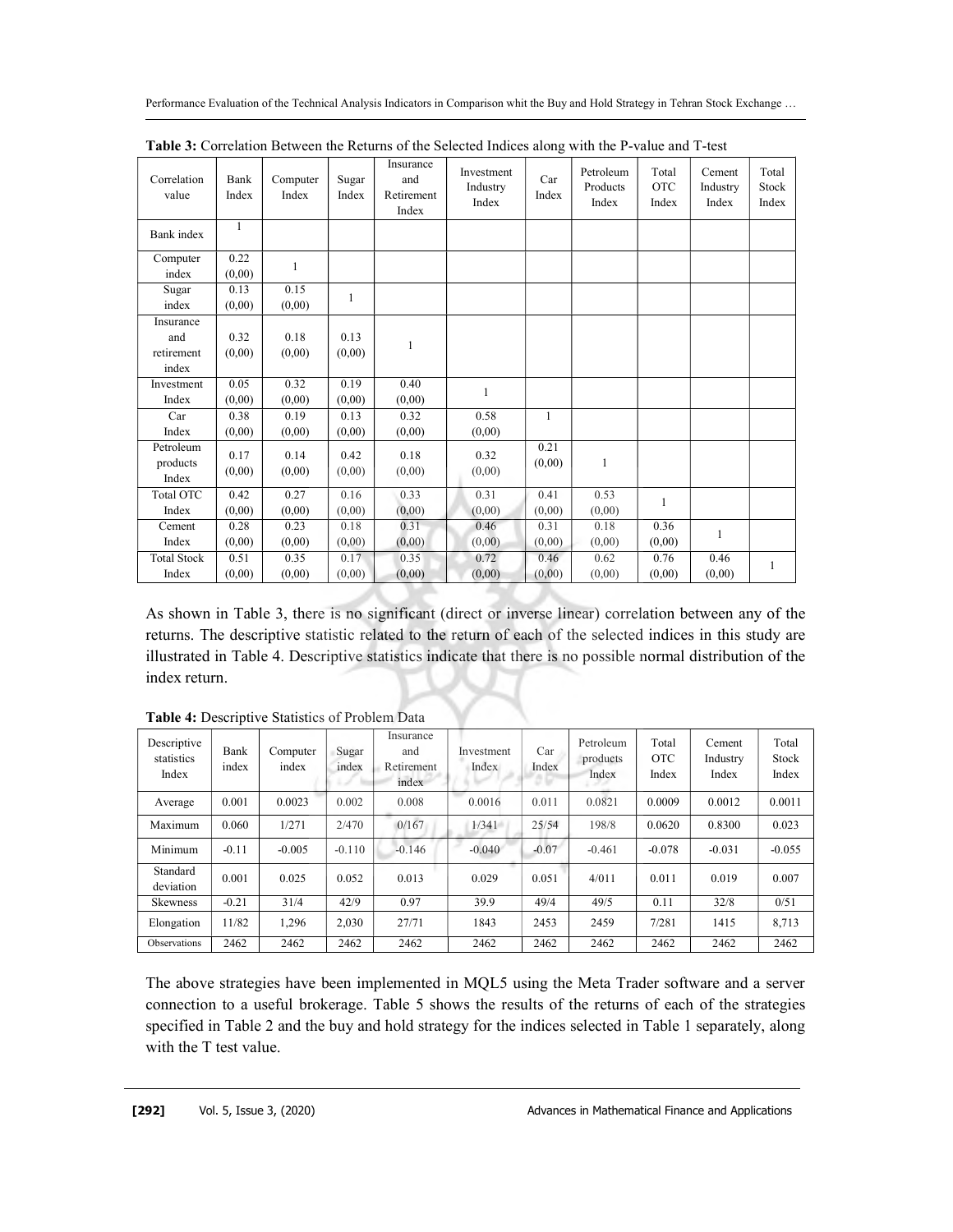| Indicator: First       | <b>Total Stock Index</b><br><b>Result of hypothesis 1</b> |                          |          |                |
|------------------------|-----------------------------------------------------------|--------------------------|----------|----------------|
|                        | Average return                                            | Transactions number      | T test   | P Value        |
| <b>MACD</b>            | 2640.8%                                                   | 16                       | 1.45     | 0.166          |
| $\overline{cc}$        | $-44.1%$                                                  | $\overline{32}$          | $-0.25$  | 0.804          |
| RSI                    | $-502.2%$                                                 | 10                       | $-1.61$  | 0.138          |
| <b>SMA</b>             | 4791.0%                                                   | 13                       | 2.31     | 0.037          |
| <b>EMA</b>             | 6789.0%                                                   | $\overline{6}$           | 2.84     | 0.029          |
| <b>WMA</b>             | 3527.8%                                                   | 16                       | 1.83     | 0.089          |
| Stochastic             | 662.5%                                                    | 144                      | $0.80\,$ | 0.425          |
| Williams R%            | 141.5%                                                    | 32                       | 0.34     | 0.736          |
| <b>Bollinger Bonds</b> | $-386.0%$                                                 | 20                       | $-3.08$  |                |
| Ichi muko              | 2990.1%                                                   | 15                       | 1.98     | 0.005<br>0.066 |
| B & H                  | 0.1%                                                      | $\overline{\phantom{a}}$ |          |                |
| Indicator: Second      | Total OTC index<br><b>Result of hypothesis 2</b>          |                          |          |                |
|                        | Average return                                            | Transactions number      | T test   | P Value        |
| <b>MACD</b>            | 3.7%                                                      | 29                       | 1.42     | 0.166          |
| $\overline{cc}$        | $-13.5%$                                                  | 28                       | $-6.94$  | 0.000          |
| <b>RSI</b>             | 12.0%                                                     | $7^{\circ}$              | 4.85     | 0.001          |
| <b>SMA</b>             | 9.3%                                                      | 20                       | 1.56     | 0.134          |
| <b>EMA</b>             | 2.0%                                                      | 11                       | 1.31     | 0.216          |
| <b>WMA</b>             | 7.8%                                                      | 21                       | 1.71     | 0.102          |
| Stochastic             | 1.5%                                                      | 152                      | 1.14     | 0.256          |
| Williams R%            | $-14.2%$                                                  | 31                       | $-7.18$  | 0.000          |
| <b>Bollinger Bonds</b> | $-4.2%$<br>田                                              | 13                       | $-1.37$  | 0.198          |
| Ichi muko              | 7.0%                                                      | 24                       | 1.38     | 0.179          |
| $B$ & H                | 0.1%                                                      |                          |          |                |
| Indicator: Third       | Bank Industry Index<br><b>Result of hypothesis 3</b>      |                          |          |                |
|                        | Average return                                            | Transactions number      | T test   | P Value        |
| MACD                   | 26.5%                                                     | 21                       | 1.65     | 0.133          |
| <b>CCI</b>             | $-3.5\%$                                                  | 29                       | $-0.52$  | 0.607          |

Table 5: Results of Hypotheses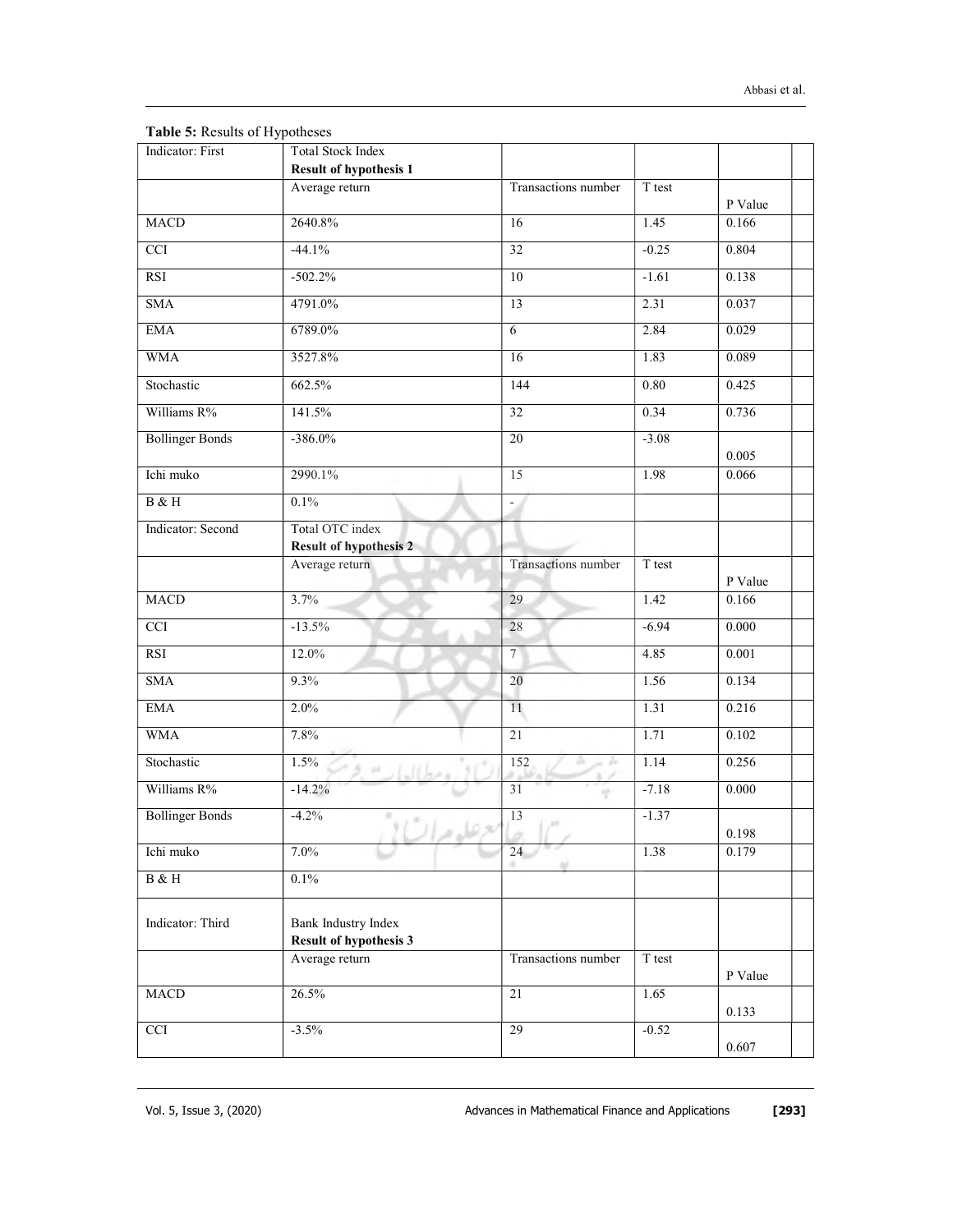|  | Table 5: Continue |
|--|-------------------|
|--|-------------------|

| <b>RSI</b>             | $-9.2%$                                                  | 11                    | $-1.49$ | 0.164     |
|------------------------|----------------------------------------------------------|-----------------------|---------|-----------|
| <b>SMA</b>             | 38.9%                                                    | 12                    | 1.96    | 0.073     |
| <b>EMA</b>             | 25.5%                                                    | $\overline{7}$        | 2.57    | 0.037     |
| <b>WMA</b>             | 21.9%                                                    | 14                    | 1.71    | 0.109     |
| Stochastic             | 4.4%                                                     | 147                   | 0.38    | 0.704     |
| Williams R%            | 2.1%                                                     | 36                    | 0.81    | 0.423     |
| <b>Bollinger Bonds</b> | $-4.4%$                                                  | 18                    | $-2.97$ |           |
| Ichi muko              | 11.6%                                                    | 17                    | 1.60    | 0.008     |
| $\rm B$ & $\rm H$      | 0.1%                                                     |                       |         | 0.128     |
| Indicator: Fourth      | Computer Industry Index<br><b>Result of hypothesis 4</b> |                       |         |           |
|                        | Average return                                           | Transactions number   | T test  | P Value   |
| <b>MACD</b>            | 448.8%                                                   | 18                    | 1.25    | 0.227     |
| $\overline{cc}$        | 160.4%                                                   | 30                    | 1.28    | 0.210     |
| RSI                    | 211.2%                                                   | 12                    | 1.51    | 0.156     |
| <b>SMA</b>             | 297.6%                                                   | 14                    | 2.67    | $0.018\,$ |
| <b>EMA</b>             | 1004.5%                                                  | 6                     | 1.75    | 0.130     |
| <b>WMA</b>             | 159.8%                                                   | 14                    | 0.74    | 0.471     |
| Stochastic             | $\frac{148.8\%}{148.8\%}$                                | $\sqrt{\frac{15}{7}}$ | 0.37    |           |
| Williams R%            | 114.1%                                                   | 36                    | 1.38    | 0.731     |
| <b>Bollinger Bonds</b> | 290.4%                                                   | 13                    | 2.37    | 0.176     |
| Ichi muko              | 954.9%                                                   | 14                    | 1.28    | 0.033     |
| $B \& H$               | $0.2\%$                                                  |                       |         | 0.221     |
| Indicator: Fifth       | Sugar industry index<br><b>Result of hypothesis 5</b>    |                       |         |           |
|                        | Average return                                           | Transactions number   | T test  | P Value   |
| MACD                   | $-35.2%$                                                 | 18                    | $-0.10$ | 0.921     |
| <b>CCI</b>             | 541.2%                                                   | 31                    | 1.00    | 0.325     |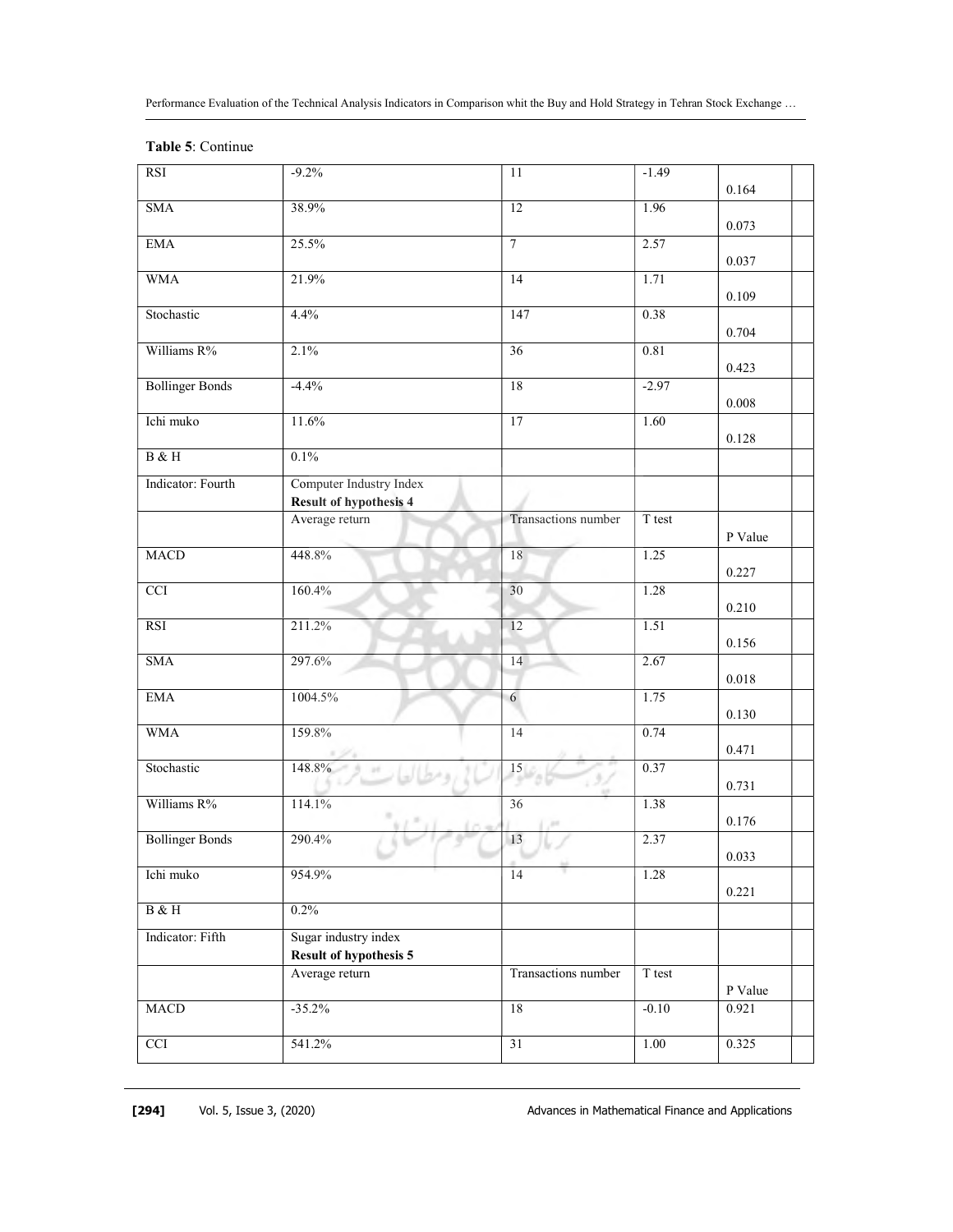|  | Table 5: Continue |
|--|-------------------|
|--|-------------------|

| RSI                    | $-1028.1\%$                                                | $\,8\,$             | $-8.09$ | 0.000   |
|------------------------|------------------------------------------------------------|---------------------|---------|---------|
| <b>SMA</b>             | 2232.3%                                                    | $\overline{9}$      | 2.46    | 0.031   |
| <b>EMA</b>             | 4516.3%                                                    | $\overline{4}$      | 1.45    | 0.220   |
| <b>WMA</b>             | 759.3%                                                     | 12                  | 1.65    | 0.124   |
| Stochastic             | 881.2%                                                     | 85                  | 1.72    | 0.089   |
| Williams R%            | 550.3%                                                     | 34                  | 1.02    | 0.324   |
| <b>Bollinger Bonds</b> | $-133.3%$                                                  | 17                  | $-0.88$ | 0.391   |
| Ichi muko              | 1962.9%                                                    | 10                  | 1.83    | 0.083   |
| B & H                  | 0.3%                                                       |                     |         |         |
| Indicator: Sixth       | Insurance and Retirement Index                             |                     |         |         |
|                        | <b>Result of hypothesis 6</b>                              |                     |         |         |
|                        | Average return                                             | Transactions number | T test  | P Value |
| <b>MACD</b>            | 55.8%                                                      | 18                  | 0.16    | 0.872   |
| $\overline{cc}$        | $-58.6%$                                                   | 36                  | $-1.40$ | 0.170   |
| RSI                    | $-210.4%$                                                  | $\overline{9}$      | $-2.45$ | 0.036   |
| <b>SMA</b>             | 122.6%                                                     | 17                  | 1.50    | 0.152   |
| <b>EMA</b>             | 612.4%                                                     | 6                   | 3.82    | 0.009   |
| <b>WMA</b>             | 130.5%                                                     | 20                  | 1.39    | 0.176   |
| Stochastic             | 12.2%                                                      | 129                 | 0.31    | 0.757   |
| Williams R%            | $-48.4%$                                                   | $\overline{36}$     | $-1.63$ | 0.111   |
| <b>Bollinger Bonds</b> | $-2.4\%$                                                   | $^{22}$             | $-0.17$ | 0.866   |
| Ichi muko              | 179.2%                                                     | 14                  | 2.28    | 0.038   |
| B & H                  | $0.1\%$                                                    | re al               |         |         |
| Indicator: Seventh     | Investment Industry Index<br><b>Result of hypothesis 7</b> | a.<br>٠             |         |         |
|                        | Average return                                             | Transactions number | T test  | P Value |
| MACD                   | 55.8%                                                      | 18                  | 0.15    | 0.882   |
| <b>CCI</b>             | 46.5%                                                      | 39                  | 1.49    | 0.144   |
| RSI                    | $60.0\%$                                                   | $\overline{12}$     | 2.37    | 0.035   |
| $\operatorname{SMA}$   | 196.2%                                                     | 17                  | 3.19    |         |
|                        |                                                            |                     |         | 0.003   |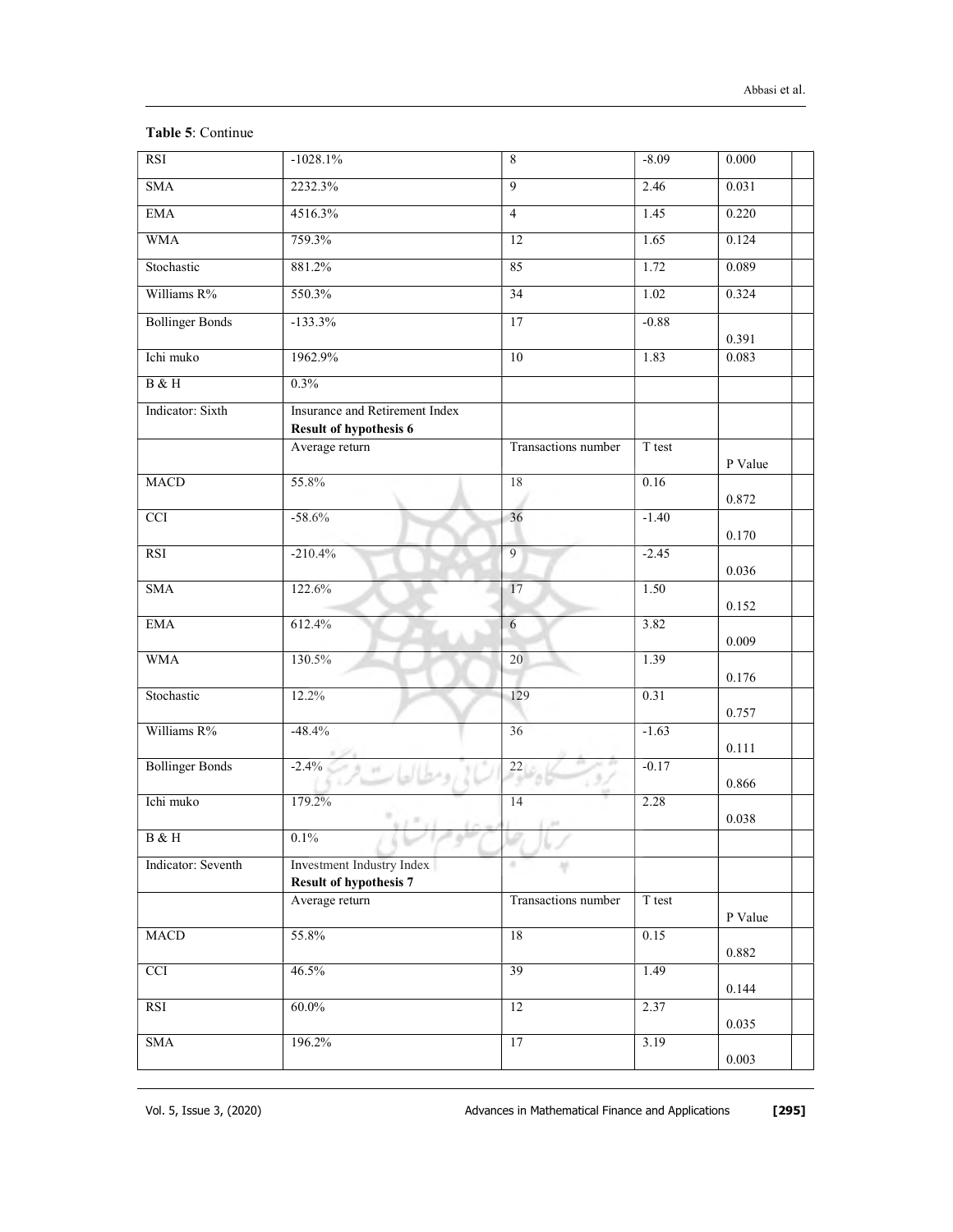| <b>EMA</b>                | 187.0%                                                    | 7                   | 4.21    | 0.004     |
|---------------------------|-----------------------------------------------------------|---------------------|---------|-----------|
| <b>WMA</b>                | 306.1%                                                    | 13                  | 2.21    | 0.048     |
| Stochastic                | 42.7%                                                     | 83                  | 1.15    | 0.253     |
| Williams R%               | 38.1%                                                     | 34                  | 1.05    | 0.301     |
| <b>Bollinger Bonds</b>    | 72.6%                                                     | 18                  | 1.62    | 0.122     |
| Ichi muko                 | 114.1%                                                    | 22                  | 2.57    | 0.017     |
| $\rm B$ & $\rm H$         | 0.2%                                                      |                     |         |           |
| Indicator: Eighth         | Car Industry Index                                        |                     |         |           |
|                           | <b>Result of hypothesis 8</b>                             |                     |         |           |
|                           | Average return                                            | Transactions number | T test  | P Value   |
| <b>MACD</b>               | 1329.9%                                                   | 14                  | 1.33    | 0.24      |
| <b>CCI</b>                | 44.9%                                                     | 27                  | 0.11    | 0.913     |
| <b>RSI</b>                | $-636.3%$                                                 | 10                  | $-1.98$ | 0.075     |
| <b>SMA</b>                | 493.0%                                                    | 11                  | 1.66    | 0.125     |
| <b>EMA</b>                | 601.3%                                                    | 6                   | 0.97    | 0.369     |
| <b>WMA</b>                | 1374.4%                                                   | 11                  | 1.87    | 0.088     |
| Stochastic                | $-134.5%$                                                 | 91                  | $-1.13$ | 0.261     |
| Williams R%               | 113.8%                                                    | 37                  | 0.37    | 0.713     |
|                           |                                                           |                     |         |           |
| <b>Bollinger Bonds</b>    | $35.6\%$                                                  | 24                  | 0.52    | 0.614     |
| Ichi muko                 | 1091.3%                                                   | 14                  | 1.62    | 0.127     |
| B & H                     | 1.1%                                                      |                     |         |           |
| Indicator: Ninth          | Petroleum products Index<br><b>Result of hypothesis 9</b> | 4                   |         |           |
|                           | Average return                                            | Transactions number | T test  | P Value   |
| MACD                      | 7120.9%                                                   | 24                  | 1.52    | 0.141     |
| $\ensuremath{\text{CCI}}$ | $-6314.7%$                                                | 36                  | $-2.19$ | 0.035     |
| RSI                       | -9333.8%                                                  | 13                  | $-4.17$ | $0.001\,$ |
|                           |                                                           |                     |         |           |
| <b>SMA</b>                | 8032.2%                                                   | 23                  | 2.13    | 0.044     |

## Table 5: Continue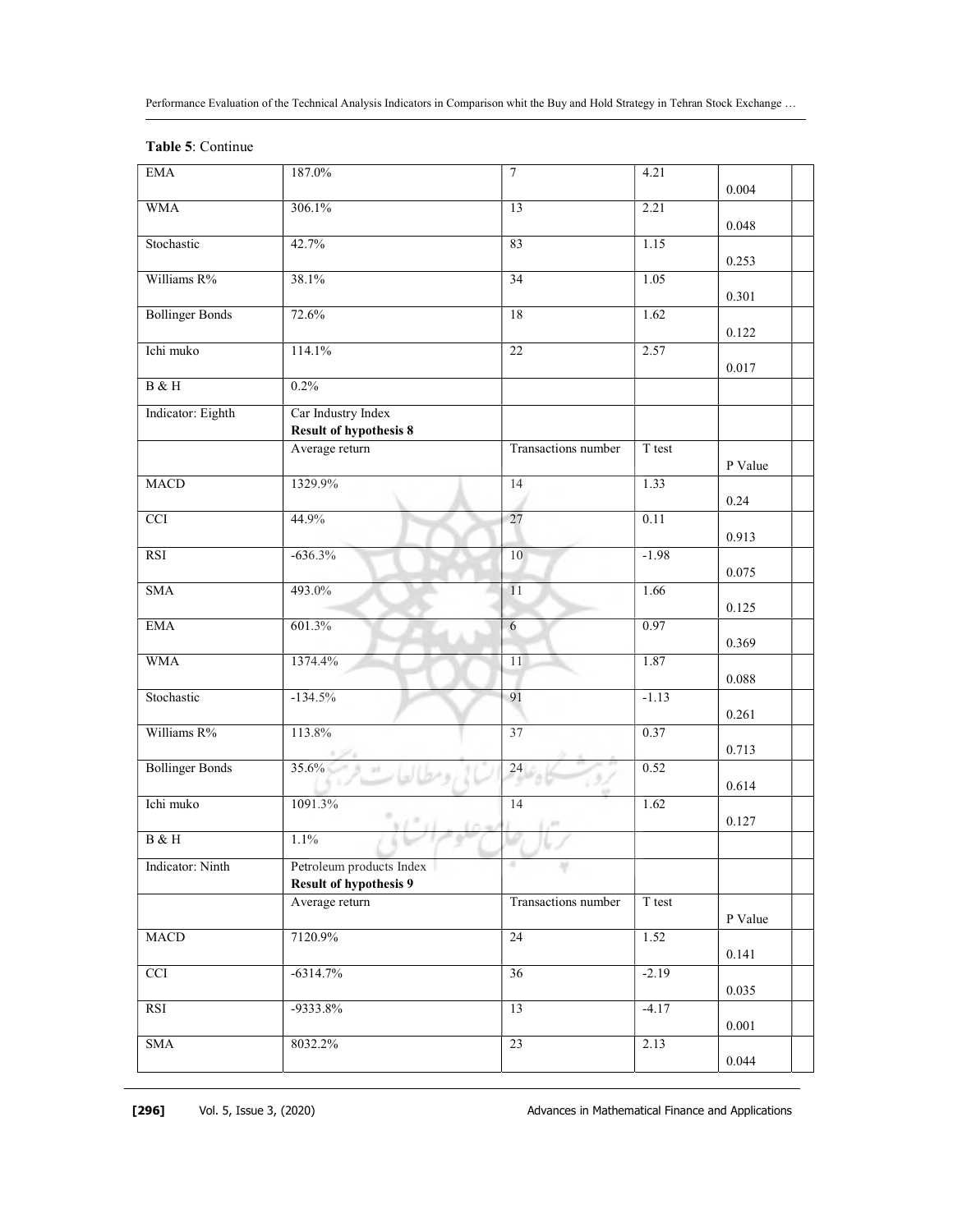| <b>EMA</b>             | 8986.5%                        | 10                                         | 3.22    |         |
|------------------------|--------------------------------|--------------------------------------------|---------|---------|
|                        |                                |                                            |         | 0.009   |
| <b>WMA</b>             | 3514.7%                        | 18                                         | 0.73    |         |
|                        |                                |                                            |         | 0.474   |
| Stochastic             | 6930.5%                        | 164                                        | 0.68    |         |
|                        |                                |                                            |         | 0.497   |
| Williams R%            | $-3959.0%$                     | $\overline{37}$                            | $-1.37$ |         |
|                        |                                |                                            |         | 0.178   |
| <b>Bollinger Bonds</b> | $-886.4%$                      | $\overline{22}$                            | $-0.78$ |         |
|                        |                                |                                            |         | 0.443   |
| Ichi muko              | $-705.0%$                      | 28                                         | $-0.13$ |         |
|                        |                                |                                            |         | 0.897   |
| B & H                  | 8.2%                           |                                            |         |         |
| Indicator: Tenth       | Cement Industry Index          |                                            |         |         |
|                        | <b>Result of hypothesis 10</b> |                                            |         |         |
|                        | Average return                 | Transactions number                        | T test  |         |
|                        |                                |                                            |         | P Value |
| <b>MACD</b>            | $-16.3%$                       | 15                                         | $-0.78$ |         |
|                        |                                |                                            |         | 0.447   |
| CCI                    | 1.5%                           | 28                                         | 0.51    |         |
|                        |                                |                                            |         | 0.614   |
| <b>RSI</b>             | 24.4%                          | 11                                         | 1.22    |         |
|                        |                                |                                            |         | 0.248   |
| <b>SMA</b>             | 98.9%                          | 14                                         | 1.98    |         |
|                        |                                |                                            |         | 0.067   |
| <b>EMA</b>             | 124.4%                         | 9                                          | 2.75    |         |
|                        |                                |                                            |         | 0.007   |
| <b>WMA</b>             | 52.5%                          | 11                                         | 2.14    |         |
|                        |                                |                                            |         | 0.049   |
| Stochastic             | 59.1%                          | 60                                         | 1.87    |         |
|                        |                                |                                            |         | 0.066   |
| Williams R%            | 2640.8%                        | 33                                         | 2.08    |         |
|                        |                                |                                            |         | 0.045   |
| <b>Bollinger Bonds</b> | $-0.2\%$                       | $\overline{23}$<br>$\Delta \supset \Delta$ | $-0.07$ |         |
|                        | <b>IN</b>                      |                                            |         | 0.944   |
| Ichi muko              | 120.8%                         | 12                                         | 2.21    |         |
|                        |                                |                                            |         | 0.047   |
| B & H                  | 0.1%<br>心ま                     |                                            |         |         |
|                        |                                |                                            |         |         |

## Table 5: Continue

Given that the confidence level in the financial literature is typically considered to be 95%, strategies with a t-value greater than 2 represent a rejection of the null hypothesis and their return is higher than that of buy and hold strategy.

In Table 5, back tests are taken for all of the indicators specified in Table 1, according to the technical analysis strategies, respectively. The return of the buy and hold strategy is specified at the end of each section. The next column shows the number of transactions performed by the indicator. The last column also indicates the t statistic value.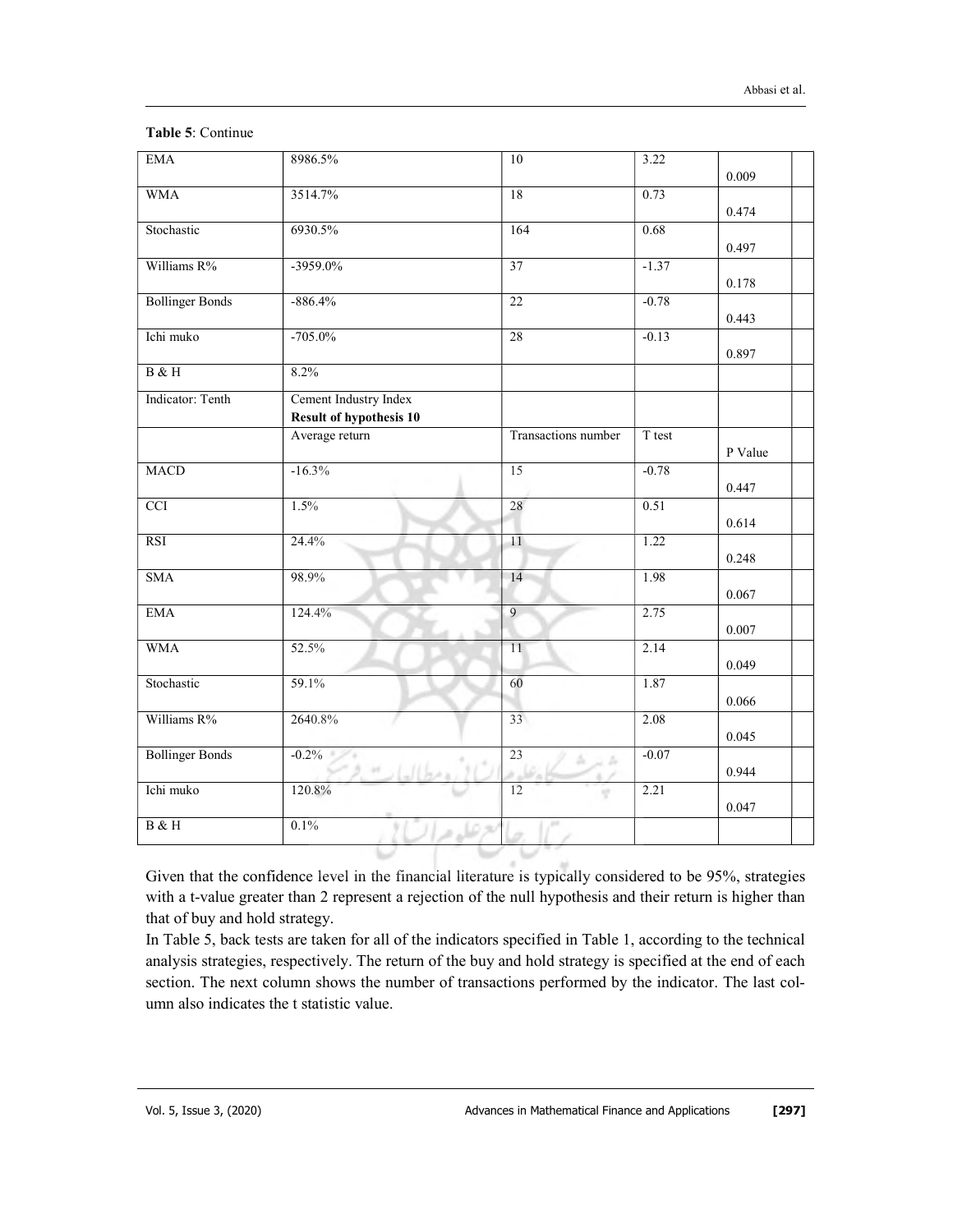# 5 Conclusions and Suggestion

Technical analysis is a method to anticipate prices and markets through studying back market data. Considering the investors' need to know the industry trends, this paper examines, for the first time, technical analysis tools in the form of 10 conventional indicators for each industry's uncorrelated indices as well as the total index of the years 2008-2018, separately. Based on the results mentioned in the Findings section, to answer the question whether there is a significant difference between the return of using strategies based on technical analysis indicators and the return of buy and hold strategy, it was proved that there is a significant difference and all research hypotheses have been rejected except Hypothesis 8 which are in line with the results of studies by Kuan-Cheng et al. [16], Chan and Jacinta [8], and Werner and Marcel [16] from abroad, as well as by the results of national researchers Emami et al. [11], Abbasi et al. [1], and Pourzamani and Rezvani Aghdam [24]. Thus, we can summarize the profitable strategies having a significant difference from the buy and hold strategy in Table 6.

| <b>Row</b>         | <b>Index Name</b>              | <b>Strategy Name</b>   | T statis-<br>tics | P Value | <b>Result of Hypothesis</b> |
|--------------------|--------------------------------|------------------------|-------------------|---------|-----------------------------|
| $\mathbf{1}$       | <b>Total Stock Index</b>       | <b>SMA</b>             | 2.31              | 0.037   | Hypothesis 1 is rejected    |
| $\mathfrak{D}_{1}$ | <b>Total Stock Index</b>       | EMA                    | 2.84              | 0.029   |                             |
| 3                  | Total OTC Index                | <b>RSI</b>             | 4.85              | 0.001   | Hypothesis 2 is rejected    |
| $\overline{4}$     | Bank Industry Index            | <b>EMA</b>             | 2.57              | 0.037   | Hypothesis 3 is rejected    |
| 5                  | Computer Industry Index        | <b>SMA</b>             | 2.67              | 0.018   | Hypothesis 4 is rejected    |
| 6                  | Computer Industry Index        | <b>Bollinger Bonds</b> | 2.37              | 0.033   |                             |
| 7                  | Sugar industry Index           | <b>SMA</b>             | 2.46              | 0.031   | Hypothesis 5 is rejected    |
| 8                  | Insurance and Retirement Index | <b>EMA</b>             | 3.82              | 0.009   |                             |
| 9                  | Insurance and Retirement Index | Ichi muko              | 2.28              | 0.038   | Hypothesis 6 is rejected    |
| 10                 | Investment Industry Index      | <b>RSI</b>             | 2.37              | 0.035   |                             |
| 11                 | Investment Industry Index      | <b>SMA</b>             | 3.19              | 0.003   |                             |
| 12                 | Investment Industry Index      | <b>EMA</b>             | 4.21              | 0.004   | Hypothesis 7 is rejected    |
| 13                 | Investment Industry Index      | <b>WMA</b>             | 2.21              | 0.048   |                             |
| 14                 | Investment Industry Index      | Ichi muko              | 2.57              | 0.017   |                             |
| 15                 | Petroleum products Index       | <b>SMA</b>             | 2.13              | 0.044   |                             |
| 16                 | Petroleum products Index       | <b>EMA</b>             | 3.22              | 0.009   | Hypothesis 9 is rejected    |
| 17                 | Cement Industry Index          | <b>EMA</b>             | 2.75              | 0.007   |                             |
| 18                 | Cement Industry Index          | WMA                    | 2.14<br>and .     | 0.049   | 1Hypothesis 10 is rejected  |
| 19                 | Cement Industry Index          | Williams R%            | 2.08              | 0.045   |                             |
| 20                 | Cement Industry Index          | Ichi muko              | 2.21              | 0.047   |                             |

Table 6: Significant Positive Return Strategies Compared to Buy and Hold Return for Each of the Capital Market Indices

Note: The null hypothesis rejected at the 5% level

As it was showed in Table 6 all of the hypotheses are rejected, except hypothesis 8 so There is no significant difference between the return of the use of strategies based on technical analysis indicators and the return of buy and hold strategy on the car index. According to the strategies outlined in Table 6, it can be pointed out that; the effectiveness of technical analysis strategies varies across industries. EMA and SMA with respectively 6 and 5 repetitions, are the best strategies and BB with just one repetition has the least repetition. Investment industry index with the most repetition is the industry in which the strategies used in this study have been able to provide an acceptable return. Given that the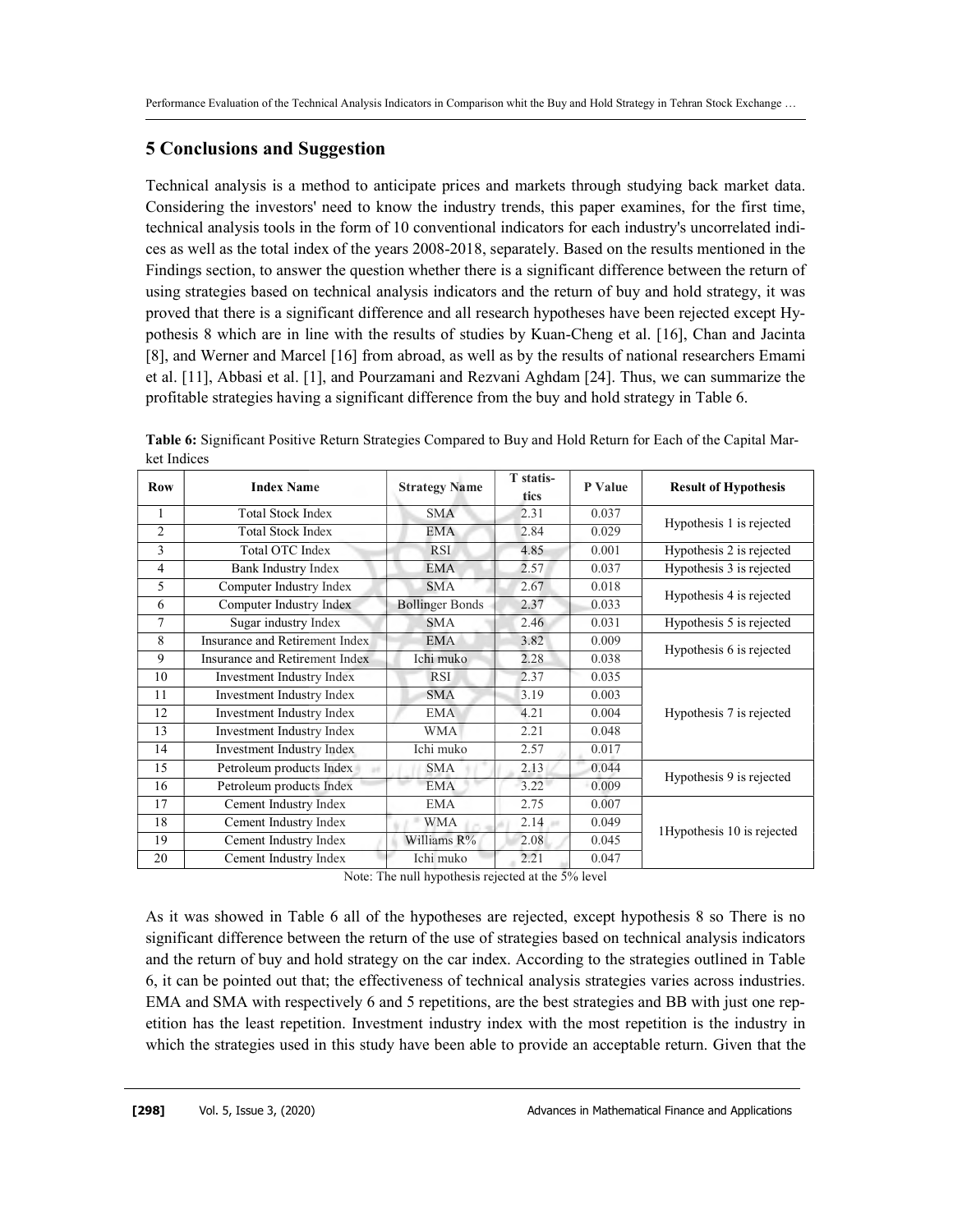Iran's capital market depends on the Dollar-Rial exchange rate and in the long run it has an upward trend, trend-based strategies such as moving averages performed better. The highest return on EMA is in the investment industry. Considering the applicability of the EMA-based strategy, the results of this study are consistent with the results of Shin-Yun Wang et al. [31], Emami et al. [10], Rahnamay Roodposhti and Heibati [12] and Pourzamani and Rezvani [24], because EMA is a follower indicator and performs well in the long term. Given the remarkable effectiveness of the RSI-based strategy, the results of this study are in line with the results of Barzideh and Allah Gholi [4] and Rahnamay Roodposhti and Heibati [12]. In the most of the studies in this field, one or two indicators are tested for financial asset but the contribution of this study is designing algorithmic system based on 10 indicators to predict the several indices of Tehran stock exchange and compared them with buy and hold strategy separately and it was determined which indicators are useful for each indices. Given that the research has a pragmatic and practical approach, recruitment of technical analysis experts by investment companies and other financial institutions active in the field of stock to take advantage of the capabilities of this method of analysis, as well as the use of the results of this research is recommended in order to the shareholders to get greater benefit. In addition, the aforementioned institutions and investors can design smart trading systems based on the obtained results and profitable indicators of each industry. By considering that the return is meaningful alongside the risk, this study proposes to add risk measures such as value at risk alongside the results of this study. These strategies can also be generalized further. Therefore, in general the following suggestions are offered to continue this research:

- Add risk measures alongside returns.
- Adding new strategies.
- Compare the meta-heuristic algorithms with the strategies presented in this study.
- Use optimization algorithms to optimize parameters and inputs for each strategy.

## References

[1] Abbasi, E., Akefi, H., Adib Mehr, S., Multi-objective particle group optimization and fuzzy neural adaptive inference system, Journal of Investment Knowledge, 2015, 4(15), P.111-134 [In Persian].

[2] Ahmadi, E., Jasemi, M., Monplaisir, L., Nabavi, M., Mahmoodi, A., Jam, P., New Efficient Hybrid Candlestick Technical Analysis Model for Stock Market Timing on the Basis of the Support Vector Machine and Heuristic Algorithms of Imperialist Competition and Genetic, Expert Systems with Applications, 2017, 94(4), P. 21-31. Doi: 10.1016/j.eswa.2017.10.023.

[3] Bader, S., Alhashela, F. W., Almudhafa, J., Andrew, H., Can technical analysis generate superior returns in securitized property markets? Evidence from East Asia markets, Pacific Basin Finance Journal, 2018, 47 (1), P. 92-108. Doi: 10.1016/j.pacfin.2017.12.005

[4] Barzideh, F., Allah Gholi, S., Relationship between Bollinger Bond Indicator returns and Relative Strength with Stock Exchange returns, Journal of Accounting Studies, 2009, 21(2), P. 84-107 [In Persian].

[5] Benington, G. A., Michael C. J., Random Walks and Technical Theories: Some Additional Evidence In Security Evaluation and Portfolio, Journal of Finance, 1970, 25(2), P. 469-482. Doi: 10.2307/2325495

[6] Bessembinder, H., Chan, K., The profitability of technical trading rules in the asian stock markets, Pacific Basin Finance, 1995, 3(2), P. 257–284. Doi: 10.1016/0927-538X(95)00002-3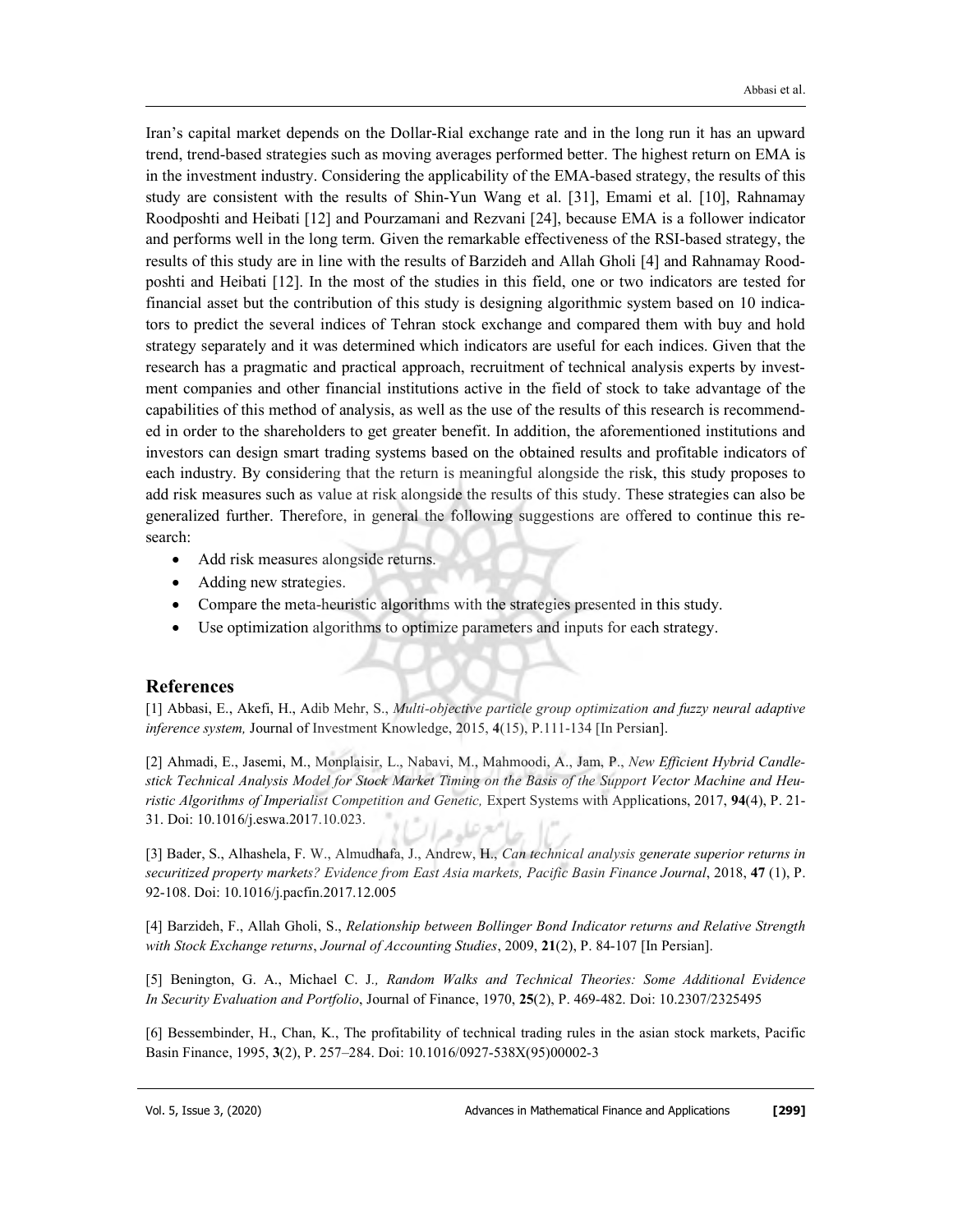[7] Bhamini, G., Technical Analysis Indicators: pathway towards Rewording Journey, International Journal of Management and Social Sciences Research, 2014, 3(10), P. 87-93. Doi: 10.1016/j.chb.2019.04.023

[8] M'ng, JCP., Dynamically Adjustable Moving Average (AMA') technical analysis indicator to forecast Asian Tigers' futures markets, Physica A: Statistical Mechanics and its Applications, 2018, 59(2), P. 336-345. Doi: 10.1016/j.physa.2018.06.010.

[9] Eddie, C.M., Hui, Ka Kwan, K.C., Can we still beat "buy-and-hold" for individual stocks?, Statistical Mechanics and its Applications, 2014, 410(3), P.513-534. Doi: 410.10.1016/j.physa.2014.05.061. [10] Emami, A., Razmi, J., Jowlai, F., A Bootstrap Approach to Comparing the Profitability of Technical Analysis Indicators in Tehran Stock Exchange, Economic Research Magazine, 2007, 42(4), P. 88-110 [In Persian].

[11] Fathi, S., Parvizi, N., Integrating oscillators with moving average laws, Journal of Financial Engineering and Securities Management, 2016, 7(3), P. 41-53 [In Persian].

[12] Heibati, F., Rahnamay Roodposhti; f., The relationship between the two stock pricing approaches in Tehran stock exchange, Journal of Financial Studies, 2010, 5(2), P.136-115 [In Persian].

[13] Ito, A., Profits on technical trading rules and time-varying expected returns: evidence from Pacific-basin equity markets, Pacific Basin Finance, 1999, 7(3), P. 283-330. Doi: 10.1016/S0927-538X(99)000086

[14] Izadikhah, M., Saen, RF., Ahmadi, K., How to assess sustainability of suppliers in the presence of dualrole factor and volume discounts? A data envelopment analysis approach, Asia-Pacific Journal of Operational Research, 2017, 34 (03), P.1740016, Doi: 10.1142/S0217595917400164

[15] Murphy, J., Technical analysis of financial Markets, publication New York Institute of Finance, 1999, P.13-15.

 [16] Kristjanpoller, W., Minutolo, M., A hybrid volatility forecasting framework integrating GARCH, Artificial Neural network, Technical Analysis and Principal Components Analysis, Expert Systems with Applications, 2018, 109(4), P. 1-11. Doi: 10.1016/j.eswa.2018.05.011.

[17] Ko, K.C., Value investing and technical analysis in Taiwan stock market, Pacific-Basin Finance Journal, 2014, 26(2), P. 14-36. Doi: 10.1016/j.pacfin.2013.10.004

[18] Qi, L., Technical Analysis and Stock Return Predictability: An Aligned Approach, Journal of Financial Markets, 2017, 38(5), P. 103-123. Doi: 10.1016/j.finmar.2017.09.003.

[19] Lin, S.K., Shin, Y. W., Pei-Ling, T., Application of hidden Markov switching moving average model in the stock markets: Theory and empirical evidence, International Review of Economics & Finance, 2009, 18(2), P. 306-317. Doi: 10.1016/j.iref.2008.06.010

[20] Lu, T.-H., The profitability of candlestick charting in the Taiwan stock market, Pacfic Basin Finance, 2014, 26(3), P. 65–78. Doi: 10.1016/j.pacfin.2013.10.006

[21] Masafumi, N., Akihiko, T., Soichiro, T., Bitcoin technical trading with artificial neural network, Physica A: Statistical Mechanics and its Applications, 2018, 5(10), P. 587–609. Doi: 10.1016/j.physa.2018.07.017

[22] Mohd, N., Prabhat, S., Profitability of Oscillators used in Technical analysis for Financial Market, Advances in Economics and Business Management, 2015, 2(9), P. 925-931.